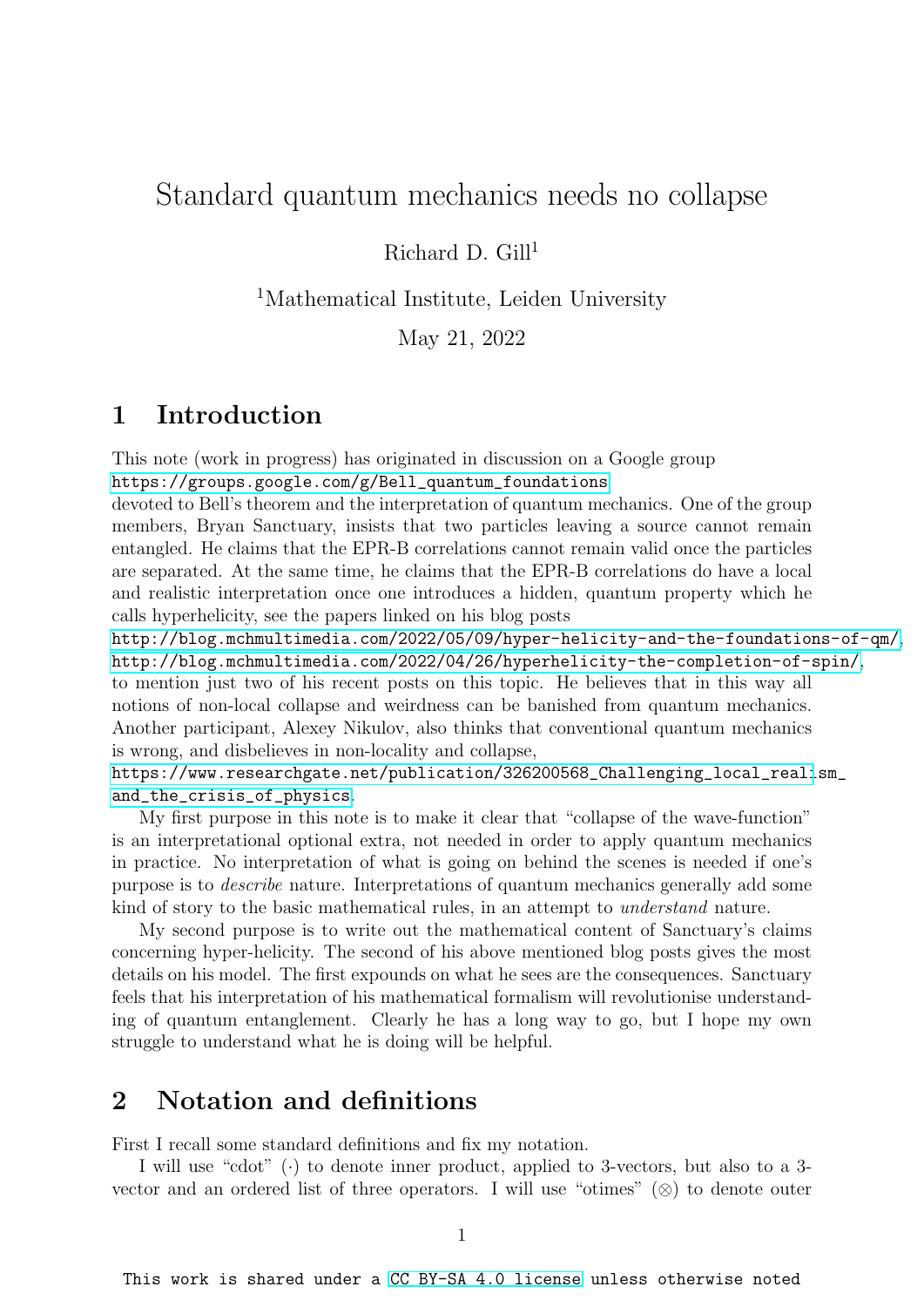product. An identity matrix will be denoted by  $I$ , its dimension will be evident from the context.

I will use the notation  $(|1\rangle, |2\rangle)$  to stand for the standard orthonormal basis of  $\mathbb{C}^2$ . Following on from this,  $|1, 2\rangle := |1\rangle \otimes |2\rangle$  stands for an element of  $\mathbb{C}^2 \otimes \mathbb{C}^2 = \mathbb{C}^4$ , etc. The singlet state vector is the vector  $|\Psi\rangle = \{ |1,2\rangle - |2,1\rangle \}/\sqrt{2}$ . The corresponding density matrix is  $\rho = |\Psi\rangle\langle\Psi| = \{ |1, 2\rangle - |2, 1\rangle\} \{ \langle 1, 2| - \langle 2, 1| \rangle / 2$ . It is a  $4 \times 4$  complex matrix: non-negative, trace 1, self-adjoint (Hermitean). It moreover has rank 1. It is a rank-one projector.

The measurement directions are 3-vectors of length one,  $\boldsymbol{a}$  and  $\boldsymbol{b}$ . The Pauli spin matrices are

$$
\sigma_x = \begin{pmatrix} 0 & 1 \\ 1 & 0 \end{pmatrix}, \quad \sigma_y = \begin{pmatrix} 0 & -i \\ i & 0 \end{pmatrix}, \quad \sigma_z = \begin{pmatrix} 1 & 0 \\ 0 & 1 \end{pmatrix}.
$$

Define  $\sigma = (\sigma_x, \sigma_y, \sigma_z)$ . Define  $\sigma_a = \boldsymbol{a} \cdot \boldsymbol{\sigma}$  and  $\sigma_b = \boldsymbol{b} \cdot \boldsymbol{\sigma}$ ; these are  $2 \times 2$  complex matrices.

Consider a two-particle system in the singlet state, on which we measure the spins in directions  $\boldsymbol{a}$  and  $\boldsymbol{b}$ . The two observables being measured on the composite system are  $\sigma_{\boldsymbol{a}} \otimes I$  and  $I \otimes \sigma_{\boldsymbol{b}}$ . They commute, and their product is  $\sigma_{\boldsymbol{a}} \otimes \sigma_{\boldsymbol{b}}$ . Following the rules of conventional quantum mechanics, the statistics of measuring each spin separately and multiplying the two outcomes is the same as the statistics of measuring the product observable  $\sigma_a \otimes \sigma_b$ . The expectation value of this product is therefore trace( $\rho \sigma_a \otimes \sigma_b$ ) =  $\langle \Psi | \sigma_a \otimes \sigma_b | \Psi \rangle$ . I call this function of **a** and **b** "the singlet correlation".

Quantum mechanics does tell us more. It is easy to check that  $\sigma_a^2 = I$ ,  $\sigma_b^2 = I$ . The eigenvalues of  $\sigma_a \otimes I$  and of  $I \otimes \sigma_b$  must therefore be  $\pm 1$  since the squares of the (real) eigenvalues all equal +1. One can compute the two mean values trace( $\rho \sigma_a \otimes I$ ) = 0 and trace( $\rho I \otimes \sigma_{b}$ ) = 0. Knowing the fact that the joint measurement of the two observables takes values in the set of four possible joint outcomes  $\{(\pm 1, \pm 1)\}\$ , that the mean values are zero, and knowing the mean of the product, we can easily compute the complete probability distribution. The probability of outcome  $(x, y)$  is  $(1 - xy \mathbf{a} \cdot \mathbf{b})/4$  for  $x, y = \pm 1$ .

We assumed the trace rule for computation of mean values of observables. Notice that a collection of commuting observables can be expressed as a function of one single observable. The probability distribution of the measured values of a function of an observable is equal to the probability distribution of the same function of the measured values of the observable. Measurement of an observable results in observation of an eigenvalue of the observable.

We could alternatively have started by assuming a generalization of the Born rule to the situation of the joint measurement of a collection of commuting observables. We could then have easily derived the other just mentioned properties. The important thing to note is that these rules are all that are needed to derive the usual results on quantum teleportation, the GHZ experiment, and so on. First main point of this paper:

> The notion that there is a wave function which collapses on measurement was nowhere used in these computations

One also has rules for the state of a system after an ideal measurement of an observable, and hence for the joint probability distribution of the outcomes of a sequence of measurements. One might consider that these rules do involve a "collapse" assumption. However, this is an illusion. Certainly, after a measurement has been made and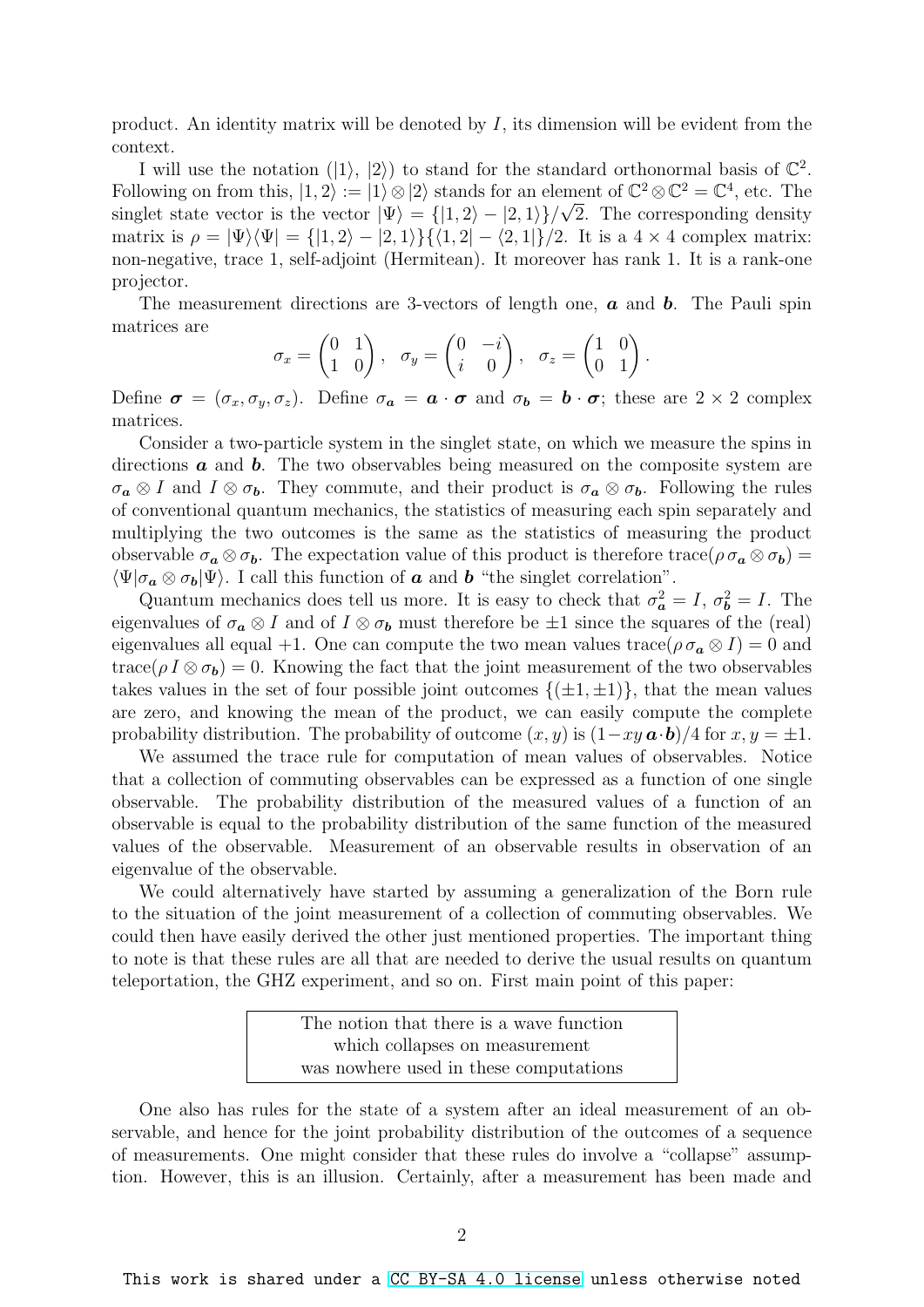its outcomes are available to some agent, that agent's predictions about results of future measurements will be different from what they would be, without the knowledge of the intermediate outcomes. The rules together just allow one to compute the joint probability distribution of the results of a sequence of ideal measurements, by decomposing it in Markov fashion. There is no implication that the physical system under study has changed in a non-local way, though the rules certainly do bring that suggestion uncomfortably to mind.

The usual colourful language involving non-local collapse of the wave function can be thought just to be a description of a useful computational tool, not a description of physical changes to something existing in physical reality. The only thing assumed to exist are measurement outcomes, and the theory allows us to compute probability distributions of their outcomes, also in complex, composite, sequential, experimental setups. One can compute what one needs to know by pretending that the wave function collapses as suggested by the von Neumann-Lüders extension of the Born law are somehow real. One gets the right answer, as directly as possible. There is however no need to think of wave function collapse as being something physical (and necessarily non-local). Such thinking is an optional extra. Some people find it distasteful. Tastes differ. I think it can be usefully be thought of as one of those lies for children which needs to be seen in a different light as one gains maturity and knowledge.

## 3 Helicity

Bryan Sanctuary has noticed that we can expand

$$
\rho = \{ |1,2\rangle\langle 1,2| + |2,1\rangle\langle 2,1| \}/2 - \{ |1,2\rangle\langle 2,1| + |2,1\rangle\langle 1,2| \}/2
$$

$$
=:\ \rho_{\text{collapsed}}-\tau_{\text{remainder}}.
$$

Notice the minus sign and the fact that the second term is not a density matrix. But the first term is. It is the state of a system which with probability half has the first spin up and the second spin down, and with probability half the other way round. It is a mixed state, being a mixture of two rank one projectors.

This allows Bryan Sanctuary to write the singlet correlations as the difference of two terms

$$
\langle\Psi|\sigma_a\otimes\sigma_b|\Psi\rangle\;=\;\text{trace}(\rho_{\text{collapsed}}\,\sigma_a\otimes\sigma_b)-\text{trace}(\tau_{\text{remainder}}\,\sigma_a\otimes\sigma_b),
$$

where the first term is the correlation which would be observed if the two particles' joint state had collapsed on separation. He attempts to give the remainder term a physical interpretation by introducing "anti-Hermitean observables". As operators, such objects have purely imaginary eigenvalues. Sanctuary considers them as quantum hidden variables.

My first guess was that his approach would be to write the minus sign as the square of the square root of minus one, and to multiply both of the two occurrences of the vector of observables  $\sigma$  in the "trace rule formula" trace( $\tau_{\text{remainder}} \sigma_a \otimes \sigma_b$ ) by *i*, taking as it were the real 3-vectors **a** and **b** to the "outside" of the whole expression, two occurrences of  $i\sigma$ to the inside. This can be neatly expressed in higher-order tensor notation, and appears to be related to calculations in quantum field theory. He calls  $i\sigma$  the helicity. He calls all observables and anti-observables "elements of reality" and he asserts that this model is "local" and "realistic". Having enlarged the meanings of the words in the dictionary of